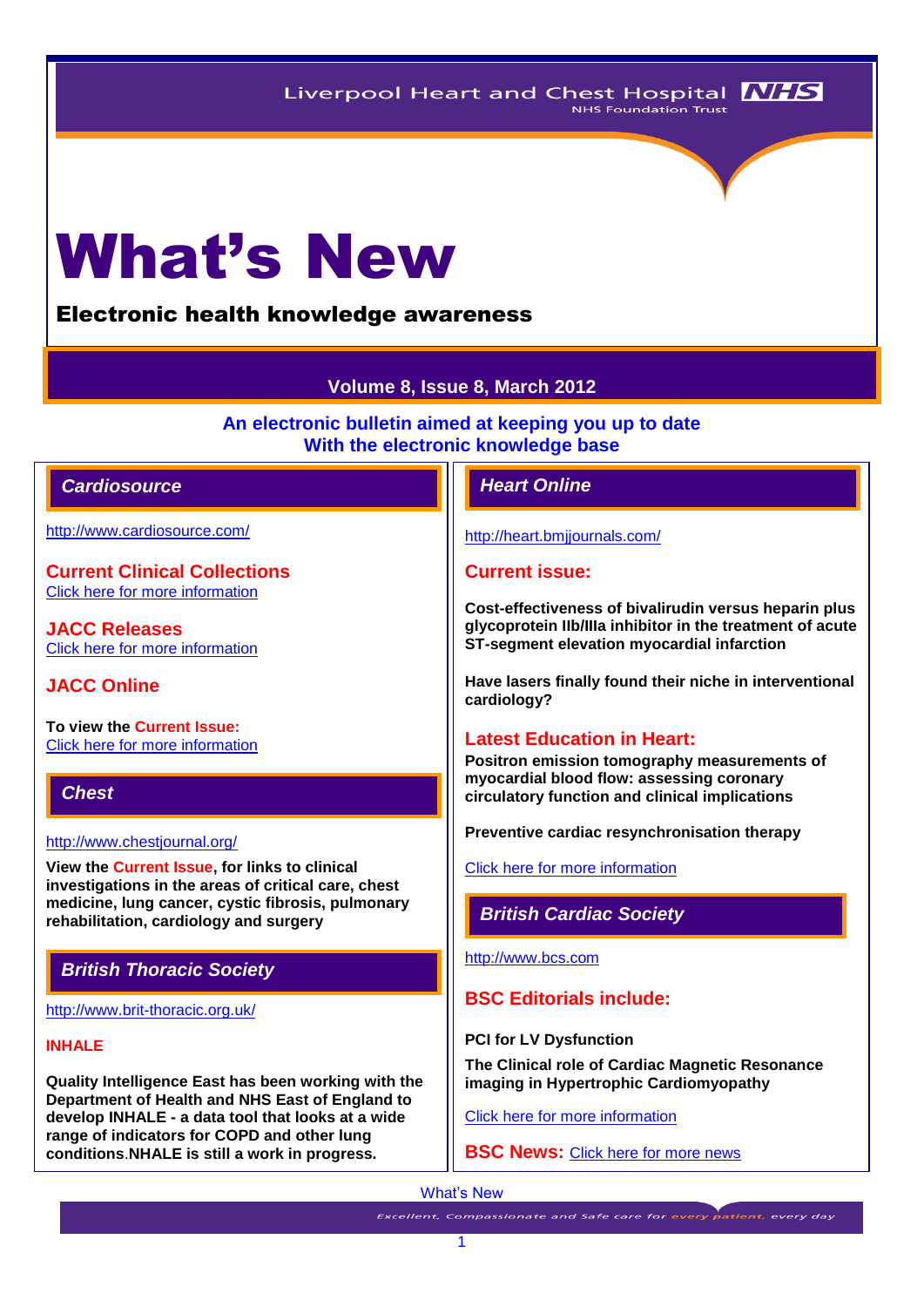# **Volume 8, Issue 8, March 2012**

# *Theheart.org*

#### [www.theheart.org](http://www.theheart.org/)

**Theheart.org** provides information on caring for people with disorders of the heart and circulation, and on preventing such disorders.

#### **Heart Wire News:**

**Longer HF hospitalizations cut risk of readmission in analysis**

**New oral anticoagulants in AF: What to do in clinical practice** 

**RAPID GENE: Point-of-care genetic test singles out clopidogrel nonresponders**

#### [Click here for more information](http://www.theheart.org/section/heartwire.do)

*(Please speak to Maureen Horrigan, library services manager ext.1404, to obtain a password)*

## *European Society of Cardiology*

<http://www.escardio.org/>

#### **News and Press:**

**Transforming scar tissue into beating hearts: the next installment**

# **E-Journal of Cardiology Practice:**

**Up-to-date issues in Transcatheter Aortic Valve Implantation**

**Reporting on coronary patients for return to work: an algorithm**

**Stress imaging for CAD detection: comparative results**

**A look at Atrial Septal Aneurysm** 

[Click here for more information](http://www.escardio.org/communities/councils/ccp/e-journal/volume10/Pages/welcome.aspx)

## **ESC Clinical Practice Guidelines**

[Click here for more information](http://www.escardio.org/guidelines-surveys/esc-guidelines/Pages/ACS-non-ST-segment-elevation.aspx)

# *Institute for Healthcare Improvement*

[www.ihi.org](http://www.ihi.org/)

#### **In the spotlight – How to Guides:**

[How-to Guide: Prevent Ventilator-Associated](http://www.ihi.org/knowledge/Pages/Tools/HowtoGuidePreventVAP.aspx)  [Pneumonia](http://www.ihi.org/knowledge/Pages/Tools/HowtoGuidePreventVAP.aspx) 

[How-to Guide: Prevent Central Line-Associated](http://www.ihi.org/knowledge/Pages/Tools/HowtoGuidePreventCentralLineAssociatedBloodstreamInfection.aspx)  [Bloodstream Infection](http://www.ihi.org/knowledge/Pages/Tools/HowtoGuidePreventCentralLineAssociatedBloodstreamInfection.aspx) 

**IHI News**  [This week at IHI News letter](http://www.ihi.org/Documents/ThisWeekatIHI.htm) 

# *Royal College of Nursing*

#### [http://www.rcn.org.uk](http://www.rcn.org.uk/)

**Nursing headlines** [Click here for news from around the UK](http://www.rcn.org.uk/newsevents/news)

**Clincial Governance e-bulletin** [Click here for clinical governance updates](http://www.rcn.org.uk/development/practice/clinical_governance/updates)

# *National Institute for Health Research*

#### [http://www.nihr.ac.uk](http://www.nihr.ac.uk/)

The goal of the **National Institute for Health Research (NIHR)** is to create a health research system in which the NHS supports outstanding individuals, working in world class facilities, conducting leading edge research focused on the needs of patients and the public.

**NIHR latest news** [Click here for more information](http://www.nihr.ac.uk/news/Pages/default.aspx)

**NIHR Research Design Service for the North West** [E-Bulletins](http://www.rds-nw.nihr.ac.uk/newstrainingevents/ebulletin.php)

**NIHR Evaluation, Trials and Studies Coordinating Centre** [Click here for more information](http://www.netscc.ac.uk/hsdr/?scr=hsdr_rds_sep11) 

*To share your latest publications* **on**  *What's New please send to: [Maureen.horrigan@lhch.nhs.uk](mailto:Maureen.horrigan@lhch.nhs.uk)*

What's New

**Excellent, Compassionate and Safe care for every patient, every day**